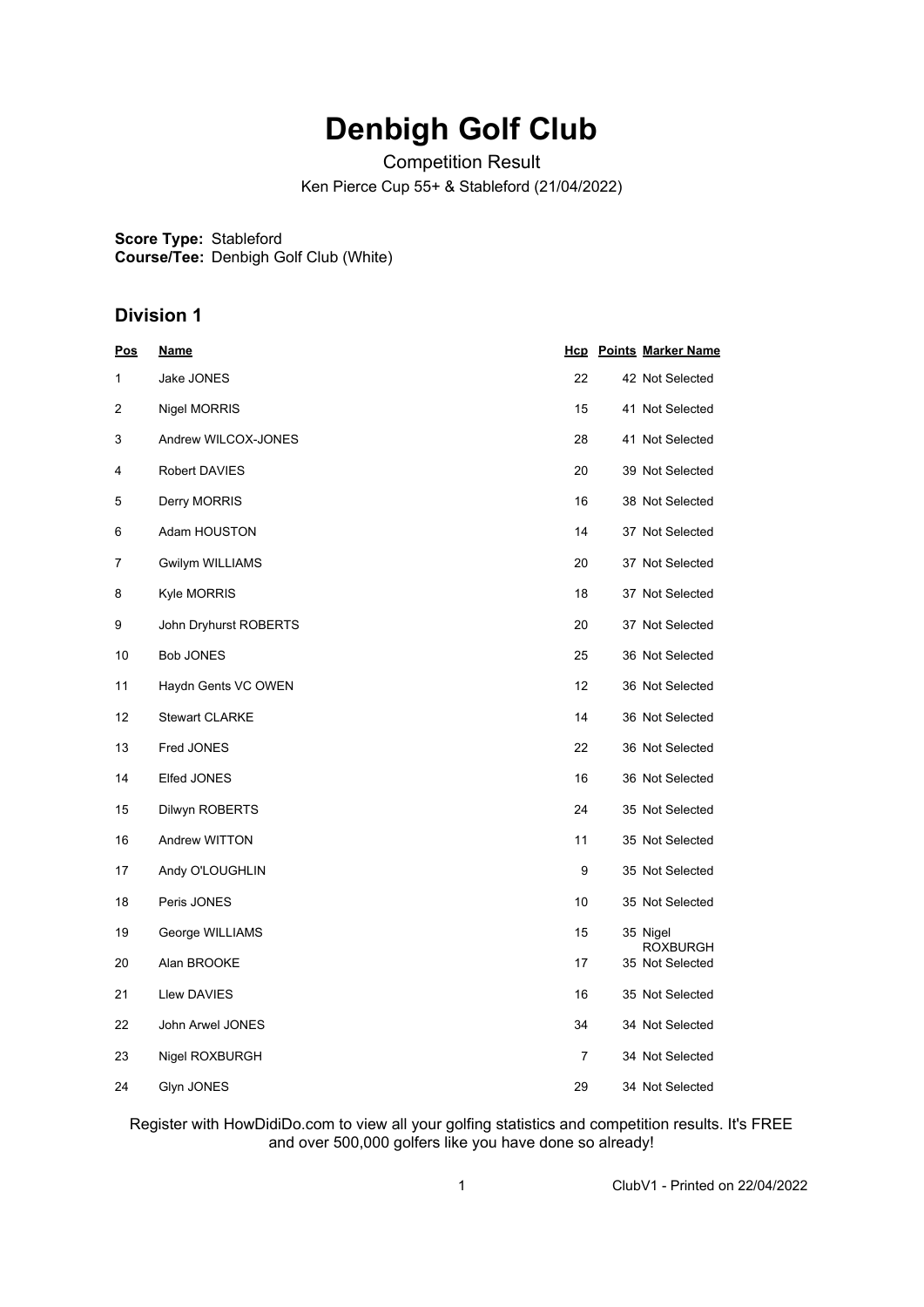**Score Type:** Stableford **Course/Tee:** Denbigh Golf Club (White)

## **Division 1**

| <u>Pos</u> | <u>Name</u>             |    | <b>Hcp</b> Points Marker Name |
|------------|-------------------------|----|-------------------------------|
| 25         | Dilwyn Wad ROBERTS      | 18 | 34 Not Selected               |
| 26         | <b>Richard SNELSON</b>  | 29 | 34 Not Selected               |
| 27         | Matthew LEWIS-WILLIAMS  | 10 | 34 Not Selected               |
| 28         | Ken 1777 JONES          | 20 | 33 Not Selected               |
| 29         | Jonathan ROBERTS        | 20 | 33 Alun<br><b>ROBERTS</b>     |
| 30         | Les WILDE               | 29 | 33 Not Selected               |
| 31         | Eifion Lloyd JONES      | 22 | 33 Not Selected               |
| 32         | <b>Brian McBRIDE</b>    | 12 | 33 Not Selected               |
| 33         | <b>Gerald PARRY</b>     | 20 | 33 Not Selected               |
| 34         | Deiniol JONES           | 24 | 33 Not Selected               |
| 35         | Gwynn JONES             | 30 | 33 Not Selected               |
| 36         | <b>Geraint WILLIAMS</b> | 24 | 33 Not Selected               |
| 37         | Peter WHARTON           | 23 | 32 Not Selected               |
| 38         | <b>Huw PARRY</b>        | 4  | 32 Not Selected               |
| 39         | Scott LEONARD           | 19 | 32 Not Selected               |
| 40         | <b>Gwilym PIERCE</b>    | 23 | 32 Not Selected               |
| 41         | Alwyn R WILLIAMS        | 18 | 32 Not Selected               |
| 42         | D Paul ROBERTS          | 11 | 31 Not Selected               |
| 43         | Darren FOULKES          | 7  | 31 Not Selected               |
| 44         | Eric HOWELLS            | 16 | 31 Not Selected               |
| 45         | Peter HOWLAND           | 27 | 31 Not Selected               |
| 46         | Emyr OWEN               | 24 | 31 Not Selected               |
| 47         | Kimi EVANS              | 13 | 31 Not Selected               |
| 48         | Stephen LLOYD           | 6  | 31 Not Selected               |
| 49         | Steven M JONES          | 33 | 29 Not Selected               |
| 50         | Gareth JONES            | 28 | 29 Not Selected               |
| 51         | Leonard PADMORE         | 20 | 29 Not Selected               |

Register with HowDidiDo.com to view all your golfing statistics and competition results. It's FREE and over 500,000 golfers like you have done so already!